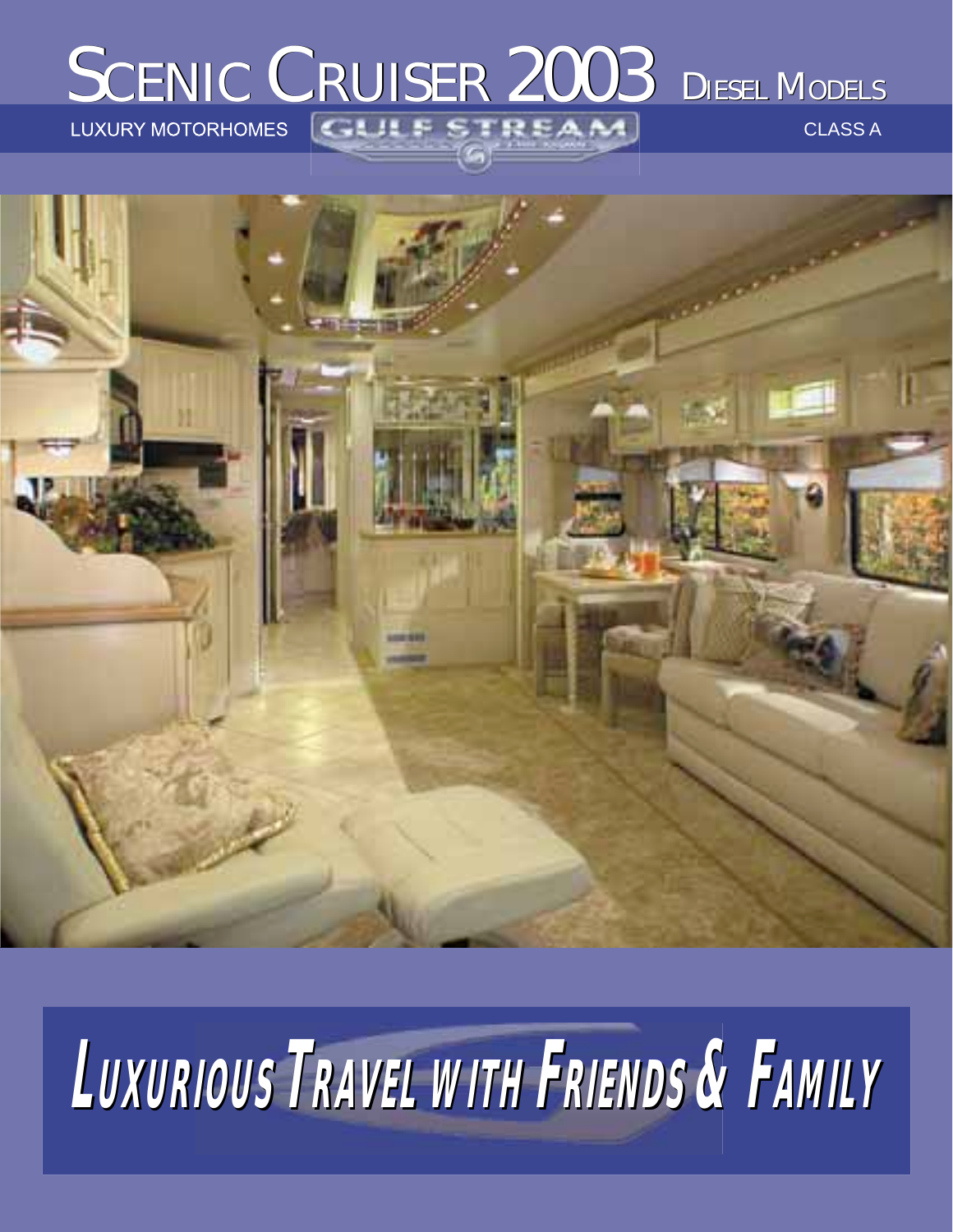*HORSESHOE ORSESHOE KITCHEN ITCHEN DESIGN ESIGN • MODEL ODEL 8408* 

#### **Spacious Living Accommodations...**

Gulf Stream has partnered with Flexsteel® to bring you the highest level of quality and durability in our residential style furniture.

In our endeavor to be the very best... We have designed some of the largest kitchens in the industry. This includes elegant "top-of-theline" Corian® countertops with fully integrated sink and range covers to increase usable space.

European style ceramic tile is standard with the exclusive white laminate interior. Optional all hardwood flooring makes this illustrious kitchen feel like home.



LUXURY MOTORHOMES • CLASS A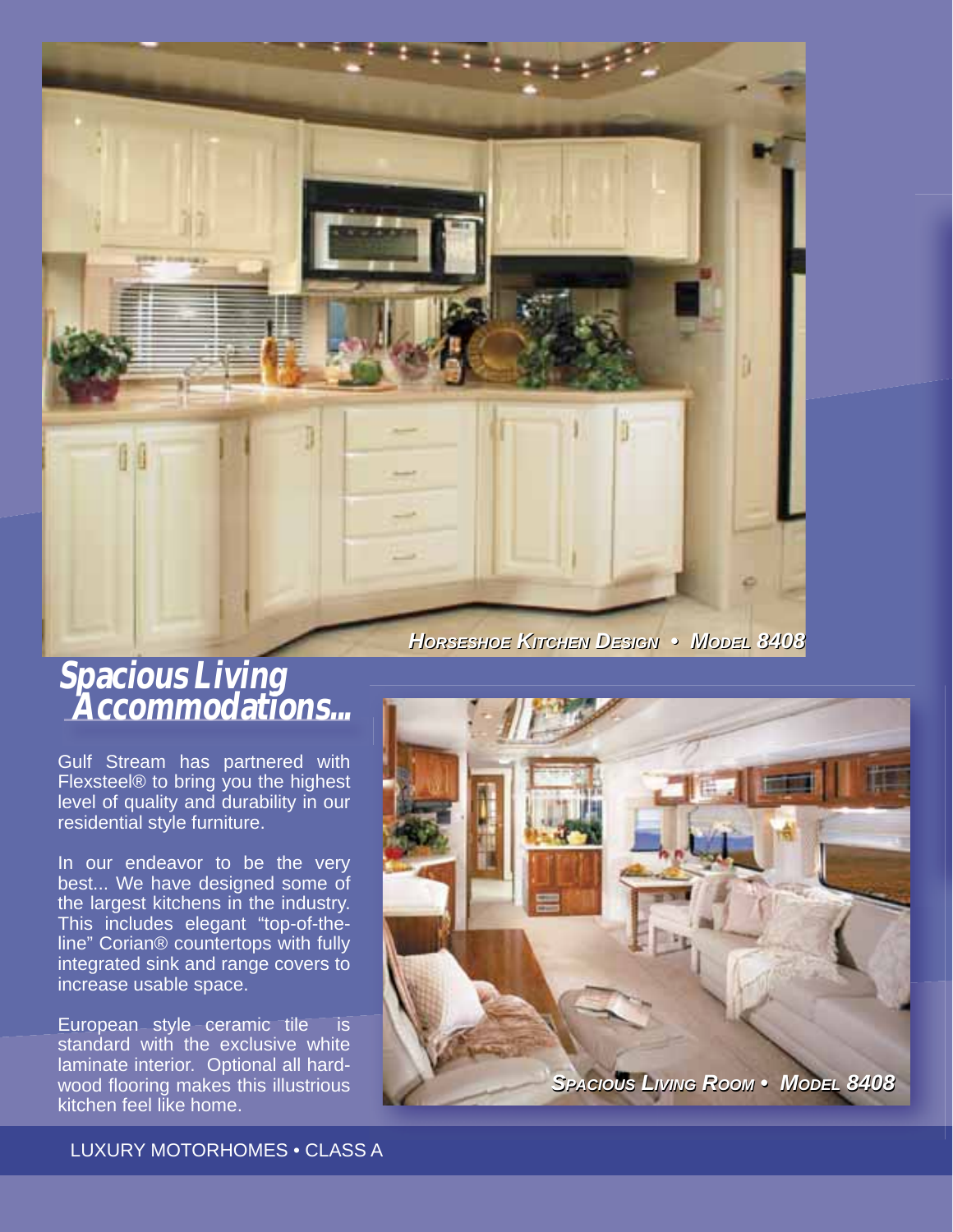



### **Elegant Interior Appointments...**

Gulf Stream offers a comprehensive list of interior appointments, not offered by other manufacturers. This is easily seen by our "Brass & Glass" interior accents, that have raised the standard of light fixtures and mirrors for all motorhomes.

The *Scenic Cruiser* Luxury Diesel Motorhomes feature two distinctive floorplans. These creatively designed models are sure to meet the needs of your family.

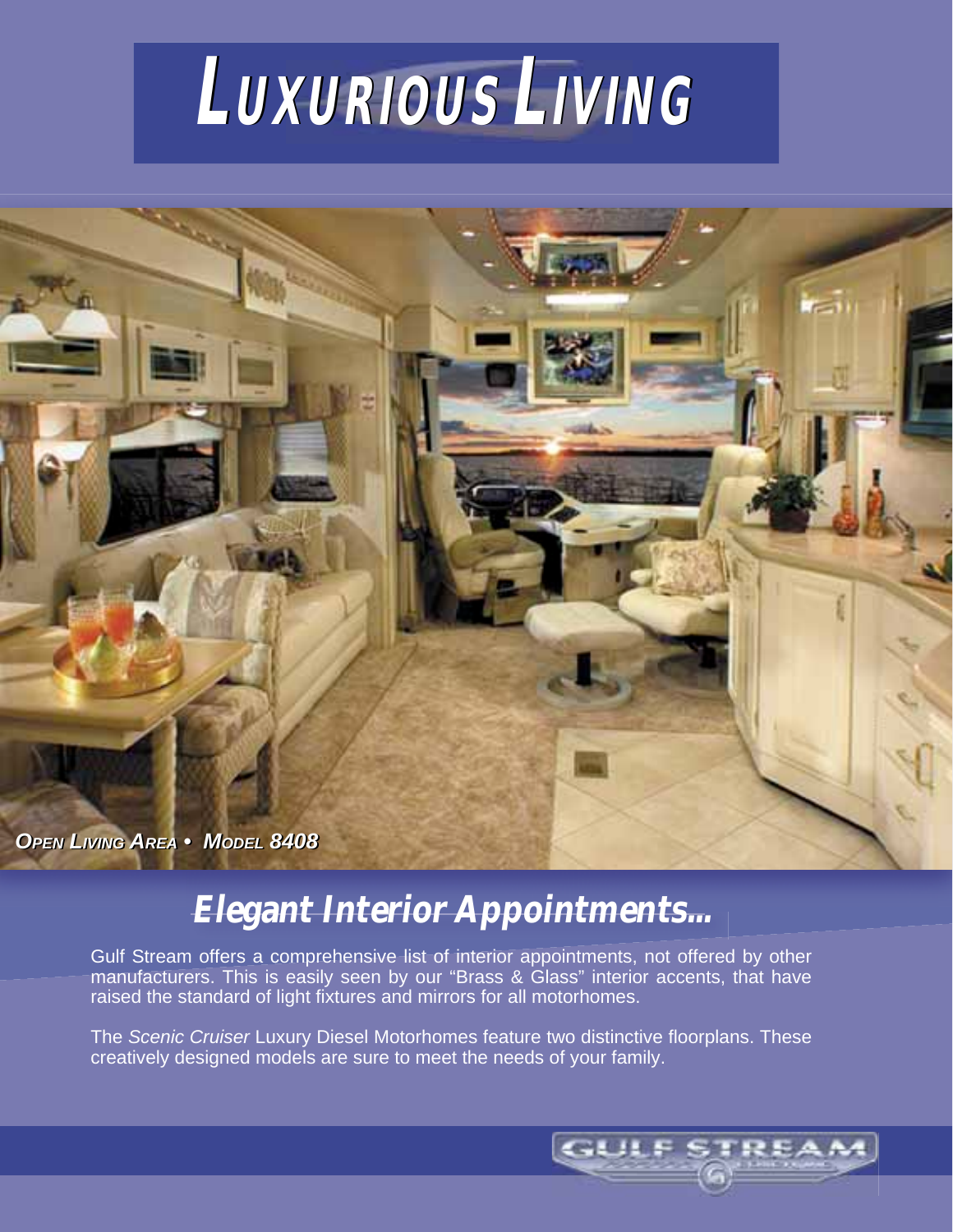

#### **Hardwood Cabinets...**

Our residential style cabinets are constructed with solid hardwood stiles and doors. This brings both structural integrity and beauty to your living environment.

#### **Durable Construction...**

Gulf Stream's advanced engineering begins with a seamless fiberglass roof, vacuum bond laminated sidewalls to give your home the very best rigidity as well as increased insulating value.

There is plenty of exterior storage for your travel needs. The *Scenic Cruiser's* sub-floor features steel construction with a combination of tubular steel and strong steel trusses. The basement storage compartments are formed of galvanized steel for superior strength and durability. They are carpeted to protect your belongings, and lighted for easy loading and unloading at night.



*WITH OPTIONAL SLIDE-OUT TRAY* **OPTIONAL SLIDE-OUT** 

## **COMFORTABLE** TRAVEL **M**



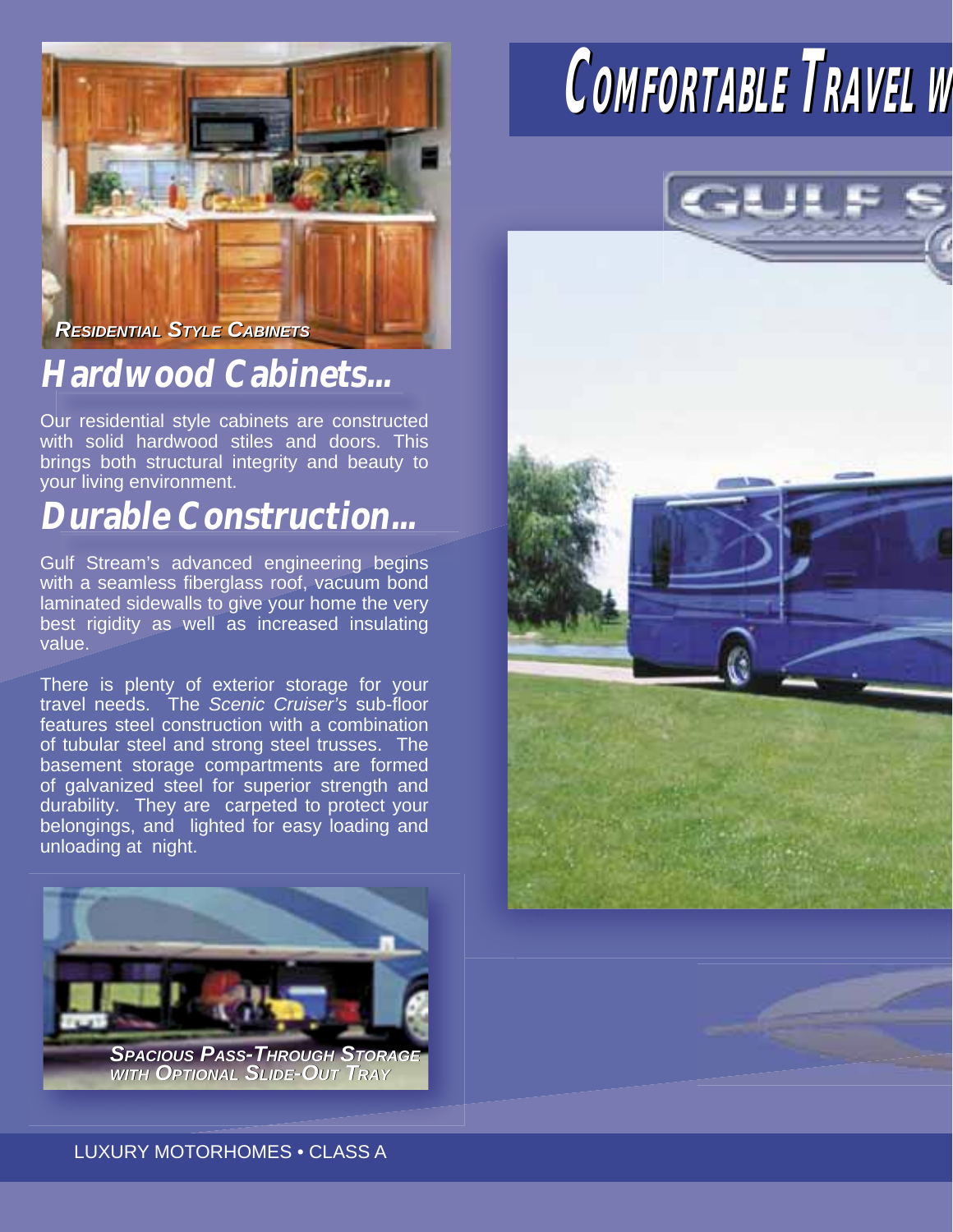# **WWITHITH FRIENDS RIENDS & FAMILY AMILY**



*DELUXE* FULL EXTERIOR PAINT



#### **Driver Comfort...**

The cockpit is ergonomically designed to bring the controls to your fingertips. Large easy to read gauges and luxurious seating will make your driving time more comfortable.

### **Panoramic View...**

The *Scenic Cruiser* provides you a pleasant driving experience. While traveling, you will enjoy the spacious panoramic view as you scan the countryside through the large one-piece windshield.

## **Advanced Water System...**

Our advanced water manifold system provides a main distribution point for all water system hook-ups. This includes appliances and shutoff valves. The quick-response design also helps conserve water (40' only).



**GLILE ST** 

*AADVANCED DVANCED W WATER ATER S SYSTEM YSTEM*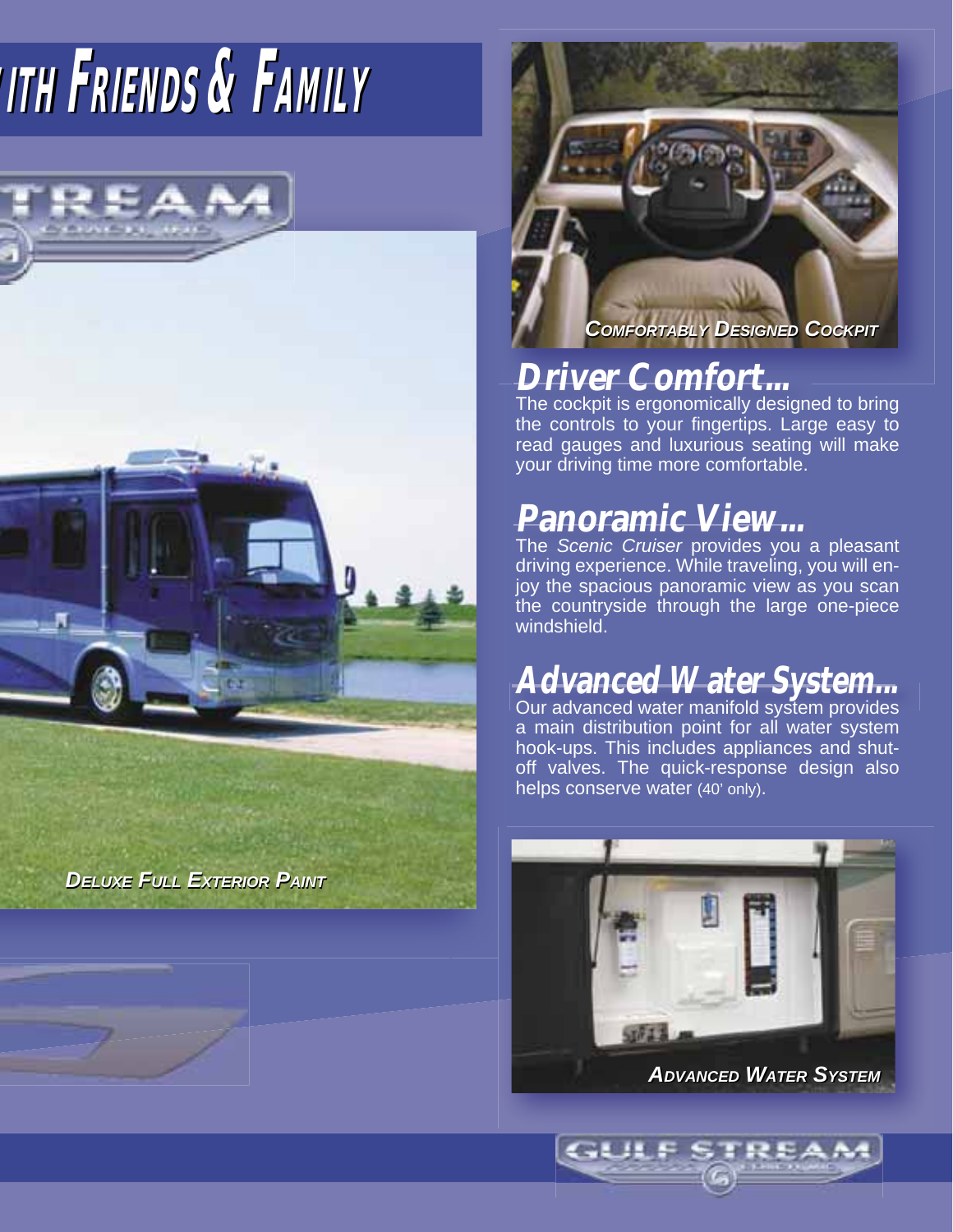# $L$ *UXURIOUS* TRAVEL

#### **Luxurious Bath Areas...**

The full-size "French Doors" truly add to the elegant residential feel of the *Scenic Cruiser*. They provide an openness to the bath as well as adding privacy to the bedroom.

**MODEL 8408** 

*MODEL 8408* 

#### **Feels Like Home...**

Only the best materials are used in your luxury motorhome. With standard features such as Ceramic tile, Corian® edged countertops, residential oval shower with sitting area, and a variety of name brand appliances, Gulf Stream gives your coach the homelike quality and feel you expect and deserve.



LUXURY MOTORHOMES • CLASS A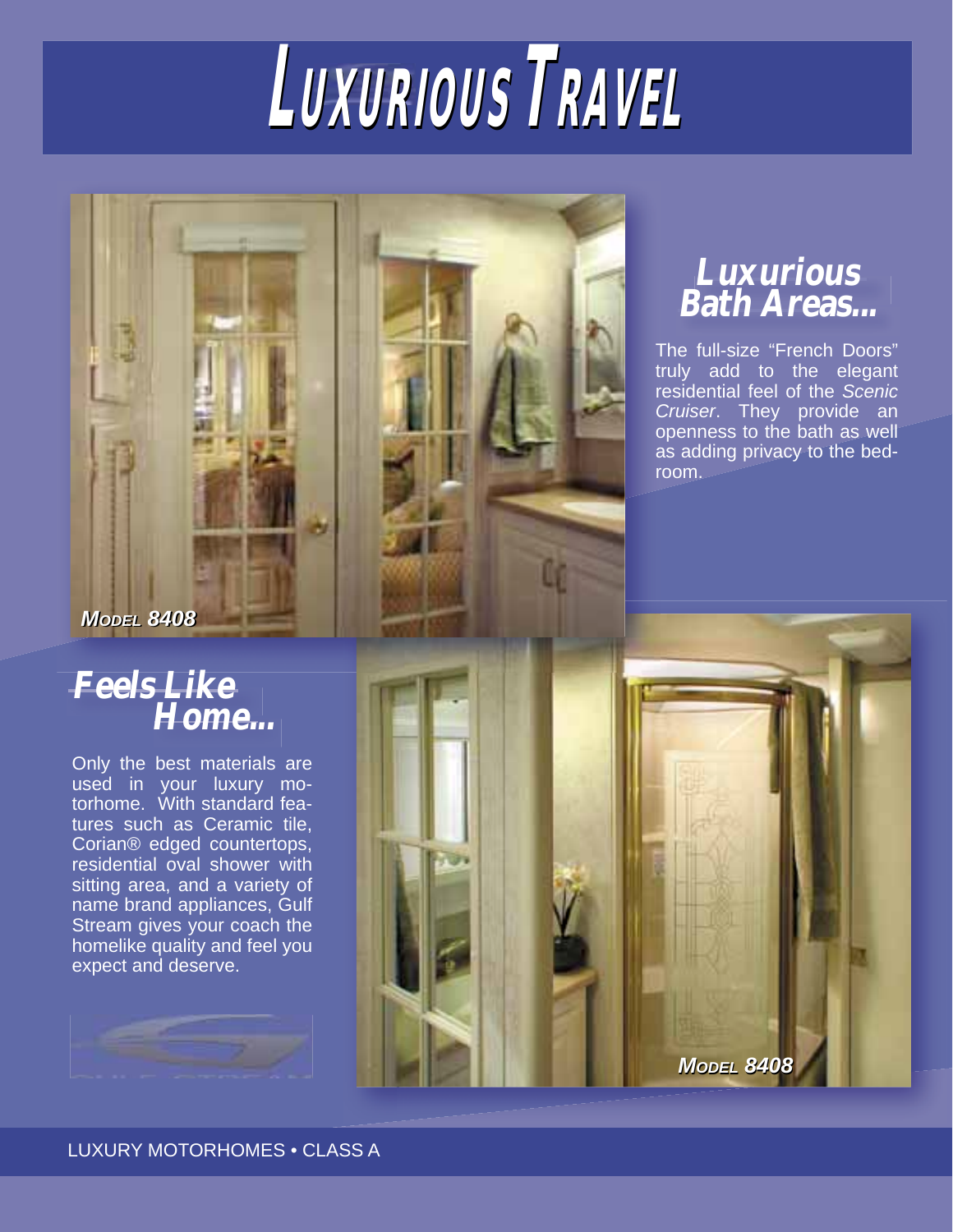

#### **Masterful Bedrooms...**

After a long day"s travel... the walk to your bedroom may be the mo anticipated part of your trip.

Enjoy the privacy and warm comfo as you lay down into your queensize bed with a full entertainment center to help you relax.

In your *Scenic Cruiser,* two-zone living makes your bedroom a tru master suite with a cozy sittin area as well as a vanity / compute center.



**GULF STREAM**